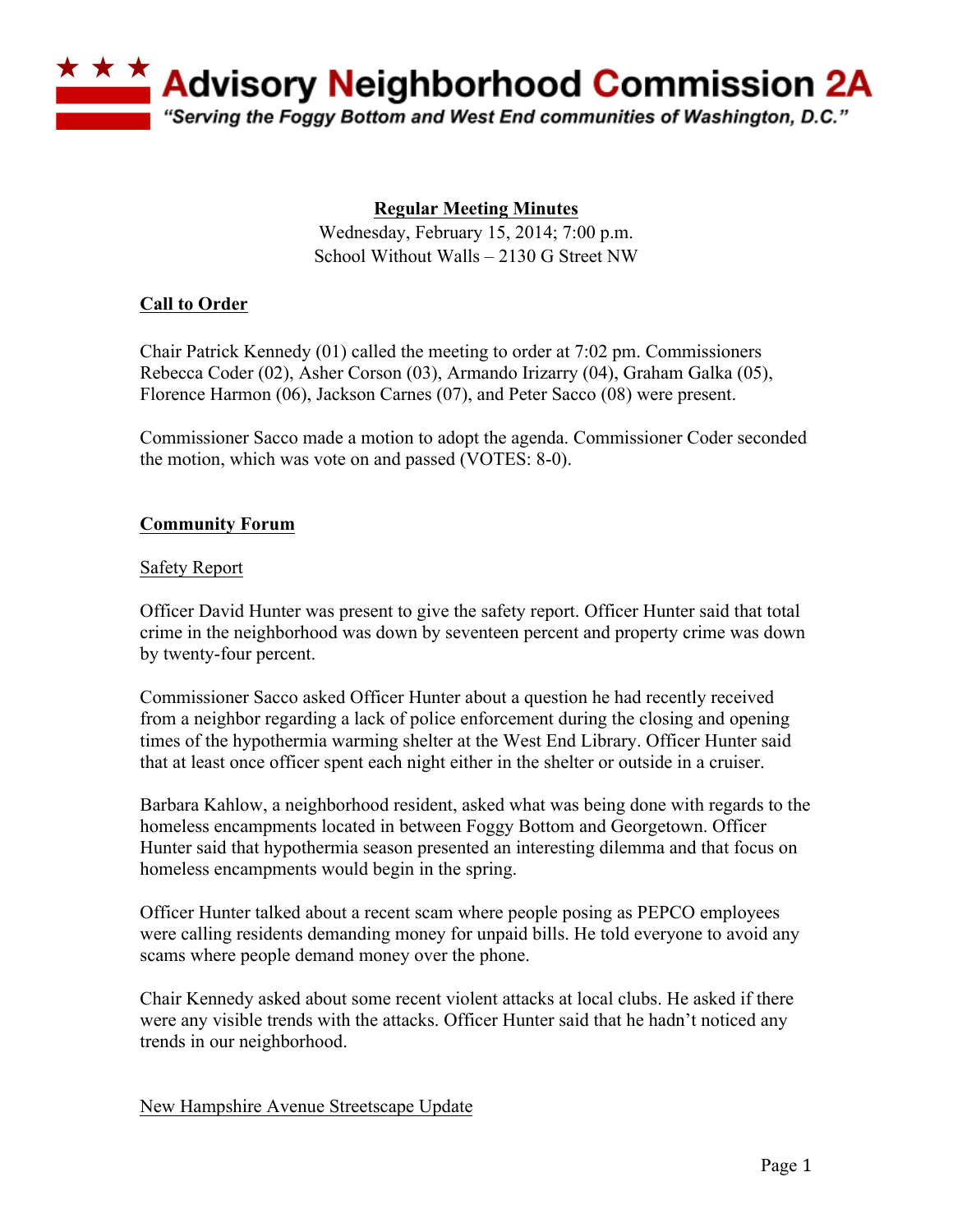Ian Swain, the District Department of Transportation's (DDOT) representative for the project, was not present.

Chair Kennedy asked the audience if there were any particular issues that needed addressing since the project was supposed to finish the next month, and the audience talked about reccurring issues that had already been discussed at previous ANC meetings.

### Report from the Office of Councilmember Jack Evans, Ward 2

Kevin Stogner, General Counsel for Councilmember Jack Evans, was present to give an update for the Councilmember's office. He said that the office was working on a tax series recently raised in the Washington Post.

Commissioner Harmon said that she had not heard from DDOT on the ANC's resolution for residential only parking on one side of 22nd Street NW near the Shadow Room nightclub. She said that she might need help from Councilmember Evans' office.

Commissioner Irizarry told Mr. Stogner to thank Sherri Kimbel, Councilmember Evans' Director of Constituent Services, for her help with changing the policies of the neighborhood senior citizen supermarket shuttle.

### Commissioner Announcements

Commissioner Sacco made a public announcement regarding the upcoming GW Senior Prom.

Commissioner Carnes made a public announcement regarding the D.C. Council's alley closing hearing for GW's Square 75 project, which was set to be held the next day.

Chair Kennedy said that two appeals had been filed of the Zoning Administrator's decision to grant building permits for the Hyatt Place Hotel, and that the Board of Zoning Adjustment (BZA) had scheduled a hearing on the matter.

Chair Kennedy also said that, at the recent quarterly meeting of ANC chairs with Mayor Gray, the Mayor's office said that it would be releasing a recommendation on the school feeder and boundary changes in May. Chair Kennedy said it could be problematic for our neighborhood because there is a chance that residents living in ANC 2A will no longer be in-boundary for Wilson High School.

### Public Comments

Sara Shapiro, a local resident, talked about the ADA ramps that were set to be installed at 23rd and E Streets NW. She said said that she found no ADA ramps anywhere in the city that used three parking spaces, and she wondered why E Street had to lose three spaces for the new ADA ramp. Chair Kennedy said that the work on the ramps had stopped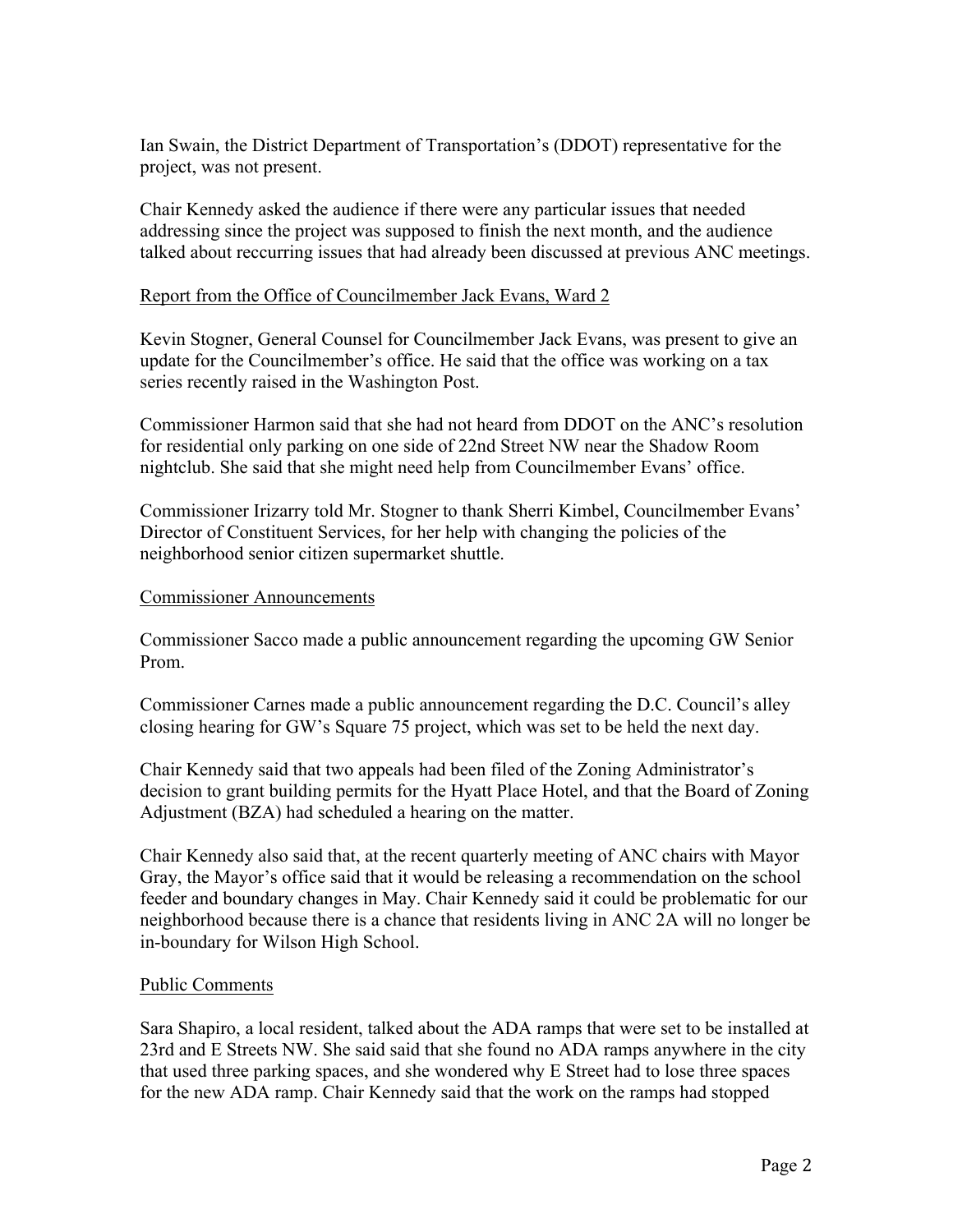because of the cold weather. Ms. Shapiro said she wanted to change the plans while work had stopped, and Chair Kennedy said he was committed to making sure there was no loss of parking in the neighborhood.

## **General Agenda**

### Discussion of Supermarket Shuttle Policies

In giving a history about the situation with the supermarket shuttle policies, Commissioner Irizarry said that a new supermarket shuttle was created at the Watergate after the closure of the Watergate Safeway. He said that a new contractor, Terrific, recently took over for Family Matters as the shuttle operator. He added that the D.C. Office of Aging pays for the shuttle.

Commissioner Irizarry also said that during a recent snowstorm, only six or seven neighbors showed up for the shuttle, and were denied transportation because the driver said that the number of residents that showed up did not meet the minimum number required to operate the service. Commissioner Irizarry said that he and a few Watergate residents reached out to Councilmember Jack Evans' office, and Councilmember Evans got involved and ensured that the situation would not happen again.

Commissioner Irizarry said that the shuttle driver now knows where he can pick up neighbors in the case of bad weather. He added that the shuttle runs every Wednesday in the morning.

One local resident asked if small shopping carts could be brought on the bus. Commissioner Irizarry said he believed that they could.

### GWUPD Policies Discussion

Commissioner Corson said that he was curious about the G.W. University Police Department's (UPD) current door knocking policies. He said that since no one from UPD was present at the meeting, he would write a letter to UPD regarding the policies instead.

### Presentation by Office of Tax and Revenue

Norman Evans from the D.C. Office of Tax and Revenue (OTR) was present to talk about upcoming tax policy changes, including what was new for the 2014 filing season. Mr. Evans said that OTR was now offering prepaid Visa gift cards as a refund distribution option for refunds greater than \$25 and less than \$2,500. He said that the card would be convenient for those who do not have bank accounts and could be used for retail shopping and paying for bills online.

Mr. Evans then said that on this year's tax form, a date of birth box had been added to the personal information part of the form. He said that this was added to combat identity theft and to notify taxpayers about benefits they could receive based on their age.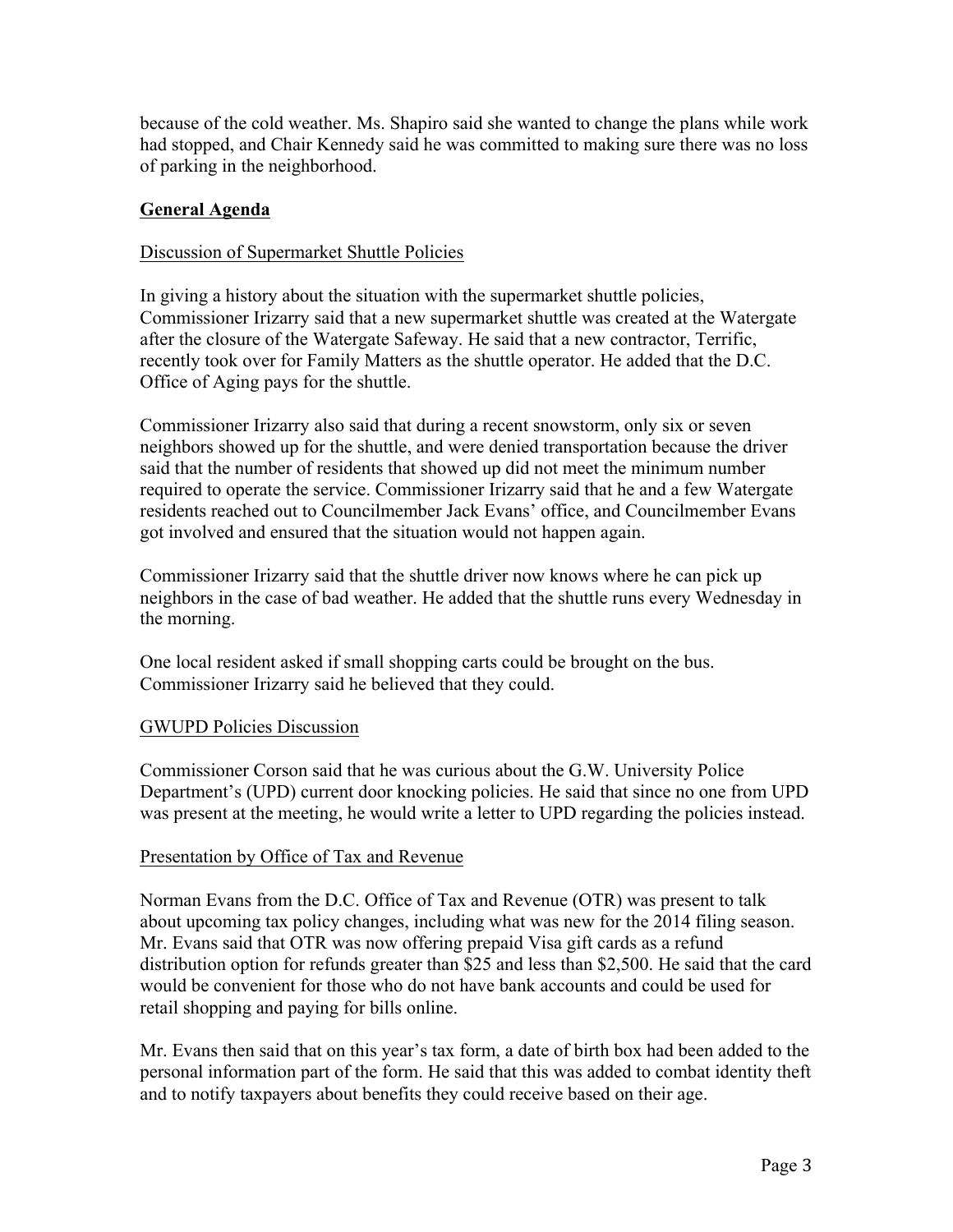Mr. Evans said that OTR encourages people to file online, one option for which is the DC Free File program.

Mr. Evans then said that DC residents might be eligible to increase their tax refund. He said that those who qualify for the Federal Earned Income Tax Credit might now be eligible for the DC Earned Income Tax Credit.

Mr. Evans added that throughout March his office would be holding a series of tax assistance days.

Sara Maddux, a neighborhood resident, asked where she could pick up tax booklets. Mr. Evans said that he heard that they were being delivered to libraries. He added that OTR is printing less and less tax booklets each year as more taxes are being done online.

Commissioner Irizarry asked what services would be offered to local seniors. One local resident said that AARP and the D.C. Library would be offering services.

Presentation on Prospective P.U.D. Application at 2100 K Street, NW

David Avitabile from Goulston & Storrs was present, representing the applicant for the property.

Chair Kennedy prefaced that he and Commissioner Harmon had already met with the applicant. Chair Kennedy said that the applicant had not submitted a PUD application yet and that an amenities discussion would happen at the next ANC meeting.

Mr. Avitabile said that the property was being presented as a PUD. He added that the property was located 2100 K Street, adjacent to International Finance Corporation (IFC) building.

Mr. Avitabile then introduced Mark Helian, the architect for the project. Mr. Helian showed images of the current site and the plans for the new building. He said that the new building would seamlessly connect with the IFC building. He added that there would be a small loss of parking spaces on the site, as well as the removal of the windows on the back interior portion of the IFC building.

Mr. Helian said that the new building would look distinctly different from the IFC building, and that it would have its own identity.

Mr. Avitabile said that the alley on the site was a private alley, so there would be no alley closing process with the DC Council. He also said that the IFC perimeter security barriers would continue around the rest of the new building. He added that the new barriers would require a public space application.

Mr. Helian said that new retail space would be introduced at the corner of  $21<sup>st</sup>$  and K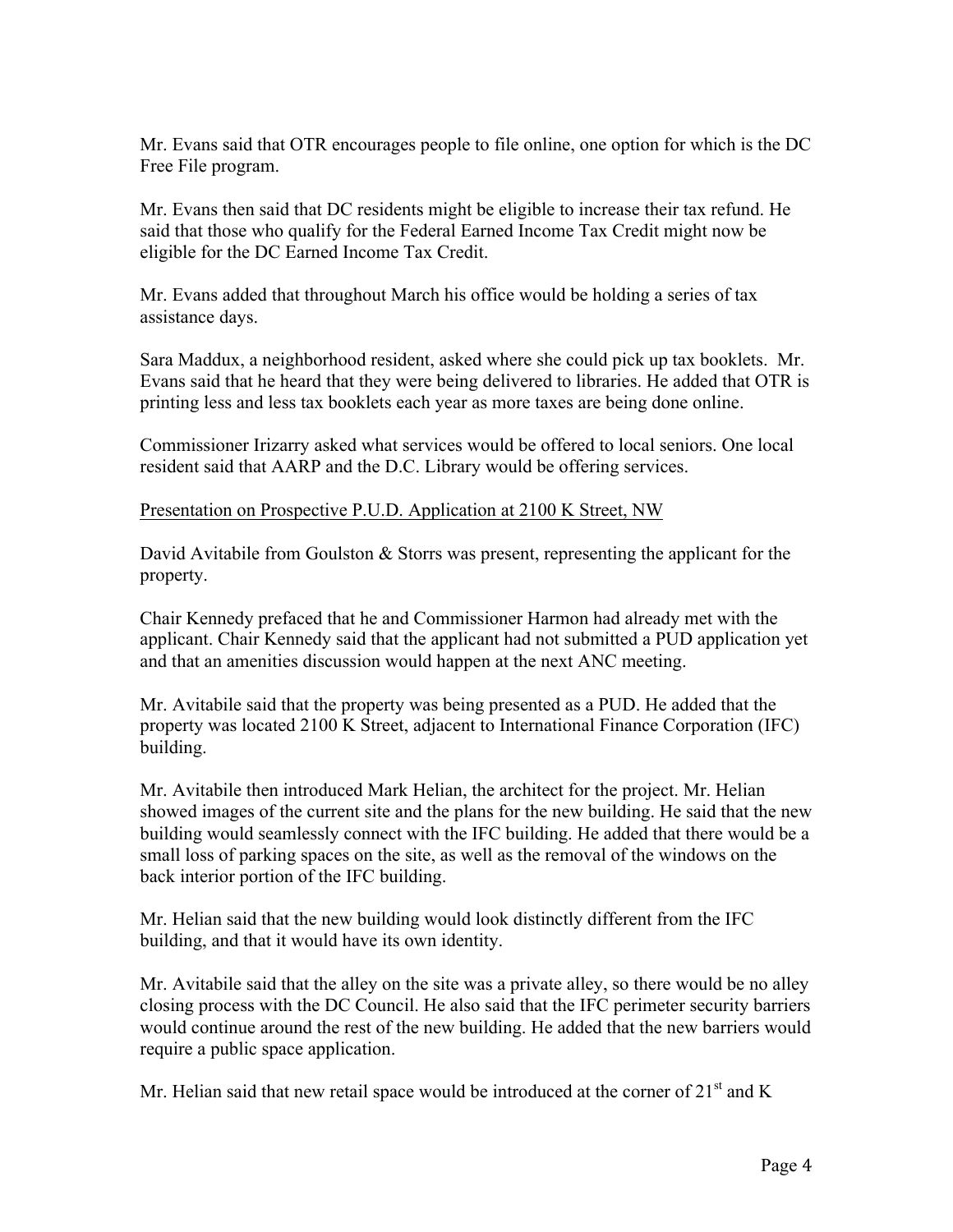Street that would connect to a larger retail space on the second floor. He said that there would be a maximum of 4,000 combined square feet of retail space.

Commissioner Coder asked who the property owner was. Mr. Avitabile said the applicant was Professional Associates and that the IFC would lease the new space from Professional Associates with the possibility for the IFC to purchase the space in the future.

Commissioner Harmon asked where the PUD would apply to. Mr. Avitabile said that the PUD would apply to the entire block, including both the new project and the current IFC building.

Commissioner Corson asked if any variances would be needed. Mr. Avitabile said that there were technically no variances since the PUD would apply to the entire site in order to increase the Floor Area Ratio (FAR) on the new project building, which would give the applicant an additional 40,000 square feet on the site.

Commissioner Coder asked why the applicant was applying the PUD to the entire site and not just to the piece of this new project. Mr. Avitabile said that, by applying the PUD to the entire site, it would allow the applicant to increase the FAR, where the additional 40,000 square feet would be brought over to the new project site.

Sara Maddux, a neighborhood resident, said that the IFC building was originally supposed to have a movie theater and space for the community, but that it never matriculated. She also said that, in order for the project's new retail space at 21st and K Street to succeed, the applicant would need to have retail space at the corner of 21st and Pennsylvania Avenue.

Barbara Kahlow, another neighborhood resident, wanted this PUD application to reflect the prior IFC PUD application, which was withdrawn by the IFC and never acted upon by the BZA. Mr. Avitabile said that the IFC withdrew their original PUD application because they were able to build the IFC building to an increased height of 130 feet through a new law at the time that enabled such added height through transferable development rights (TDR), which thus rendered the need for a PUD application unnecessary. Ms. Kahlow said that the neighbors would bring up the prior PUD application by the IFC, even though the IFC withdrew their PUD application, in this PUD process.

Commissioner Carnes asked about the history as to why the old IFC PUD benefits were never provided. Mr. Avitabile said that the benefits were never provided because the IFC withdrew its PUD application. Ms. Kahlow said that she wanted to do an analysis of this at the next meeting. Mr. Avitabile added that it was based on the new transferable development rights (TDR) law that was passed around the same time as the original IFC project. She said that the IFC was built with purchased TDR credits, rather than pursuant to the approved PUD.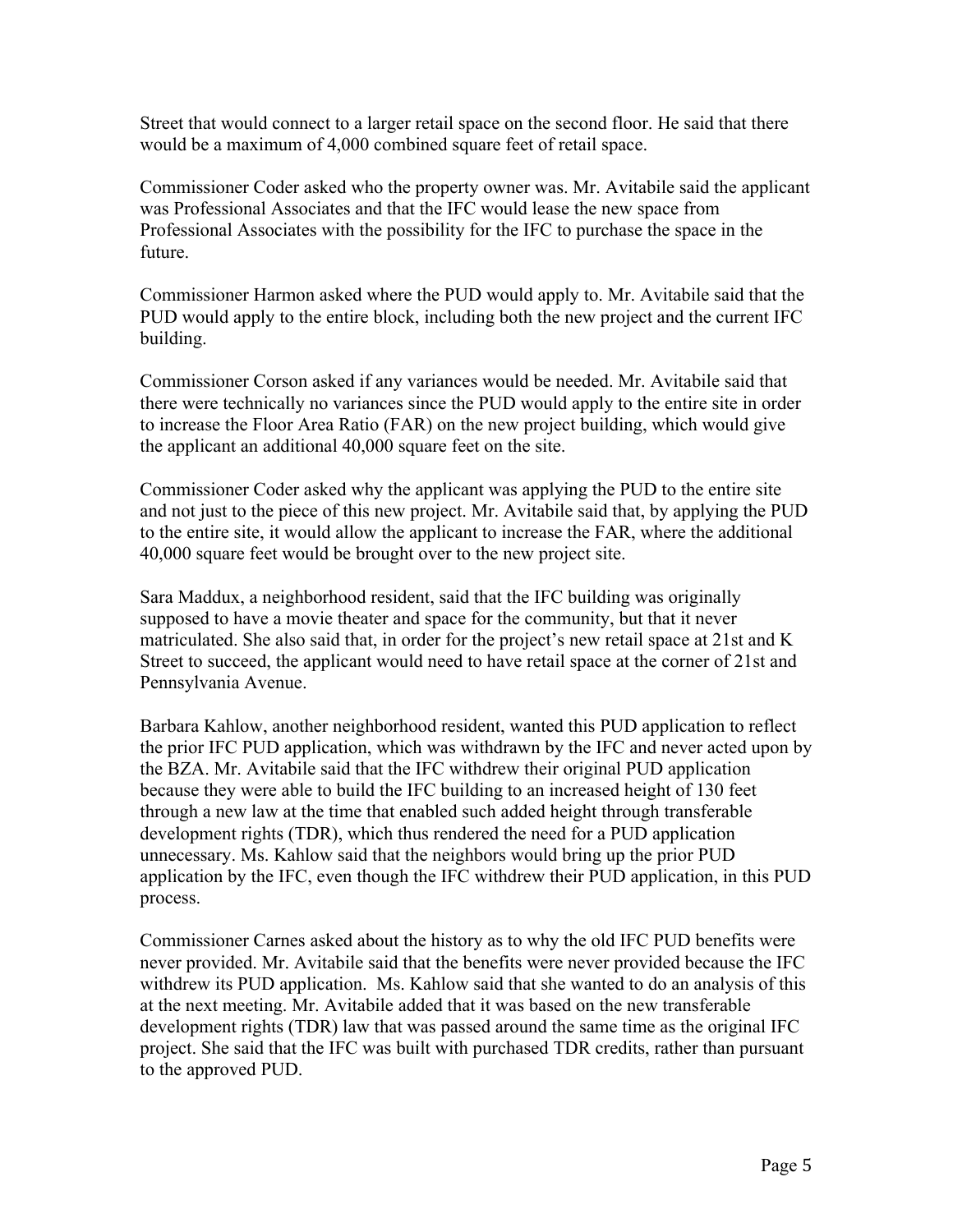## **Regulatory Agenda**

### Report by Ward 2 Education Network

Chris Sondreal, ANC 2A's representative on the Ward 2 Education Network, was present. Mr. Sondreal talked about the last network meeting that drew more than 100 residents to talk about changes to school feeder patterns and boundaries. He said that, as a follow up to the meeting, the network would be making recommendations to D.C. Public Schools (DCPS) on the changes.

Regarding upcoming neighborhood school events, Mr. Sondreal said that School Without Walls at Francis-Stevens would be having a partnership event at a local law firm the next day. He also said that Ross Elementary would be holding its annual auction on March  $22<sup>nd</sup>$ . He added that the last open house at Francis-Stevens would be held the next Tuesday, and that the enrollment lottery closes on March 3<sup>rd</sup>.

#### Consideration of a Resolution in Support of Garrison Elementary School Modernization

Mr. Sondreal passed out a resolution to the Commission in support of the modernization of the Logan Circle neighborhood's Garrison Elementary School. He said that the school was having a hard time attracting residents of the growing neighborhood. He added that the school did neighborhood surveys,and local residents said that they did not want to send their children to the school because of the school's aging facilities.

Mr. Sondreal said that the school was budgeted to get a phase one renovation in FY 2015. He then said that the school was among the worst on the current list of schools that have yet to get a renovation. He added that local residents were asking for the DC Council to budget for a full modernization of the school in FY 2015.

Commissioner Corson said that talking about walkability and maintaining the students' ability to walk to school might strengthen the resolution.

Commissioner Coder said she wondered if the Garrison Elementary School renovations would affect funds for the renovation of the School Without Walls at Francis-Stevens. Mr. Sondreal said that it should not and that Francis-Stevens was supposed to get a phase one renovation in FY 2015 as well. He added that the Home and School Association at Francis-Stevens had been talking to the DCPS Chancellor about moving the renovation forward.

Chair Kennedy added that the School Without Walls at Francis-Stevens received some minor renovation work in the 2008-09 academic year, while Garrison Elementary School received none.

Commissioner Coder asked for a friendly amendment to add the "West End community" to the second "whereas" of the resolution.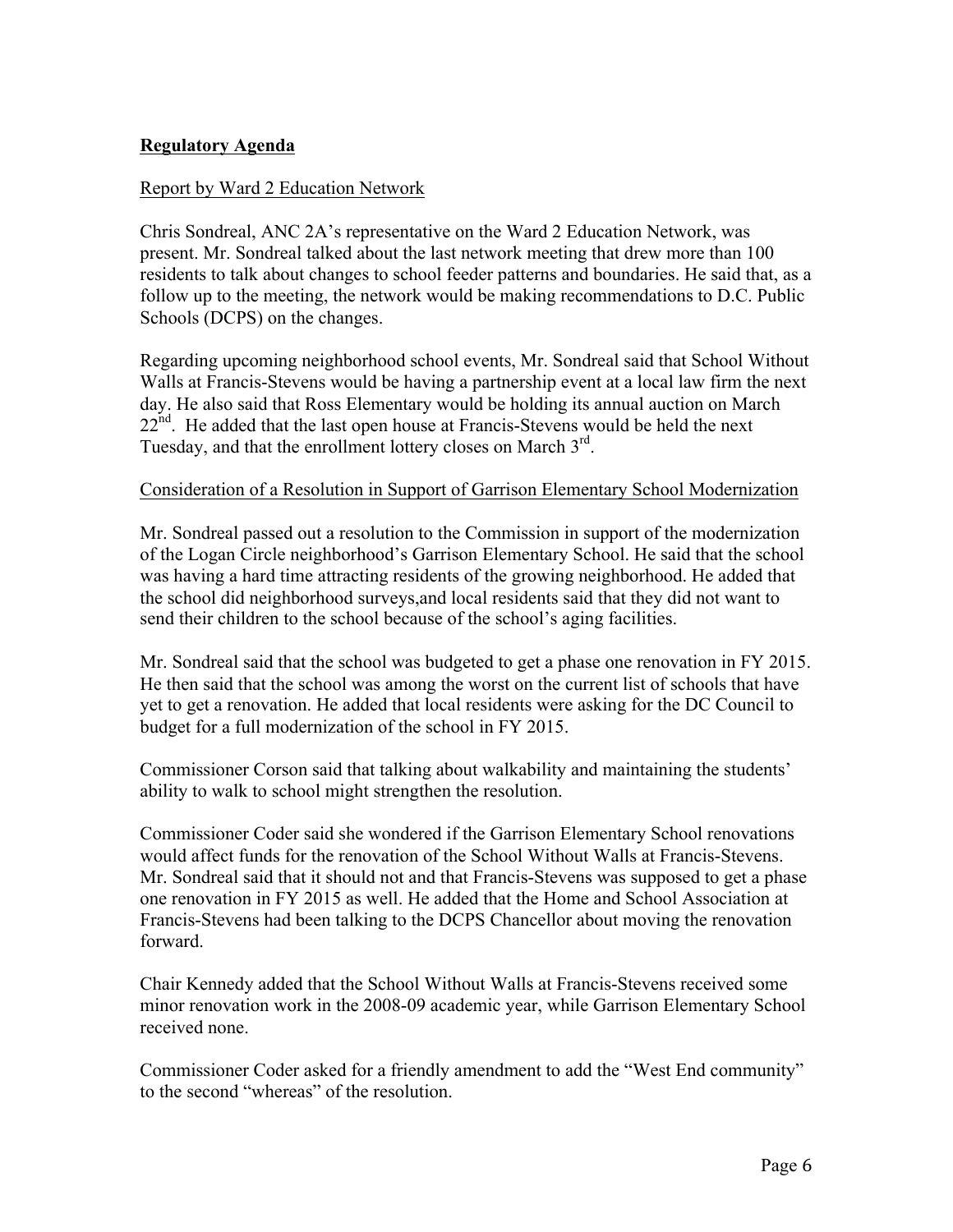Chair Kennedy asked to waive the reading of the "whereas" sections of the resolution based on Mr. Sondreal's description of the issue, and with no objections, he read the "therefore be it resolved" clause of the resolution aloud.

Commissioner Carnes made a motion to adopt the resolution. Commissioner Coder seconded the motion, which was voted on and passed (VOTES 8-0).

## Application for a New ABRA License by Café Deluxe

Brian Sullivan, the applicant for the project, and his counsel, Andrew Kline were present to talk about the application.

Chair Kennedy said that the applicant was asking for an entertainment endorsement until 2 or 3 am. Multiple neighbors were not pleased with the idea of the ANC approving of an entertainment endorsement.

Mr. Sullivan said that he had heard about the ANC's previous objections on the hours for the exterior patio, and he said that he would be filing an amendment to the ABRA application to reduce the hours.

Mr. Sullivan then said that the entertainment endorsement would be used for special events in an interior ballroom of the adjacent hotel and would not used for the actual Café Deluxe restaurant.

Chair Harmon, in whose SMD the project falls, distributed a resolution to the Commission, which objects to the sidewalk café hours portion of the ABRA application. She said that if the applicant's amendment goes through, the ANC would withdraw the resolution.

Sally Blumenthal, the President of Condominium Association at 22 West, said that the residents were excited about Café Deluxe coming to the neighborhood; however, they were also concerned about the sidewalk café hours. She added that the residents were also concerned about the entertainment since the architecture of Café Deluxe has glass windows, which would not do much to contain the sound. Mr. Sullivan assured everyone that the entertainment would be in the interior hotel ballroom and not in the restaurant. He added that Café Deluxe's business model does not call for restaurant entertainment.

Commissioner Coder asked if there would be any outdoor amplified music. Mr. Sullivan said that two outdoor speakers would be added, which would be just 4 by 6 inches large and would play music from the interior of the restaurant.

Commissioner Corson said that he prefers what the local restaurant Ris did to what the West End Bistro did for their sidewalk cafés. He said that Ris' space makes it feel as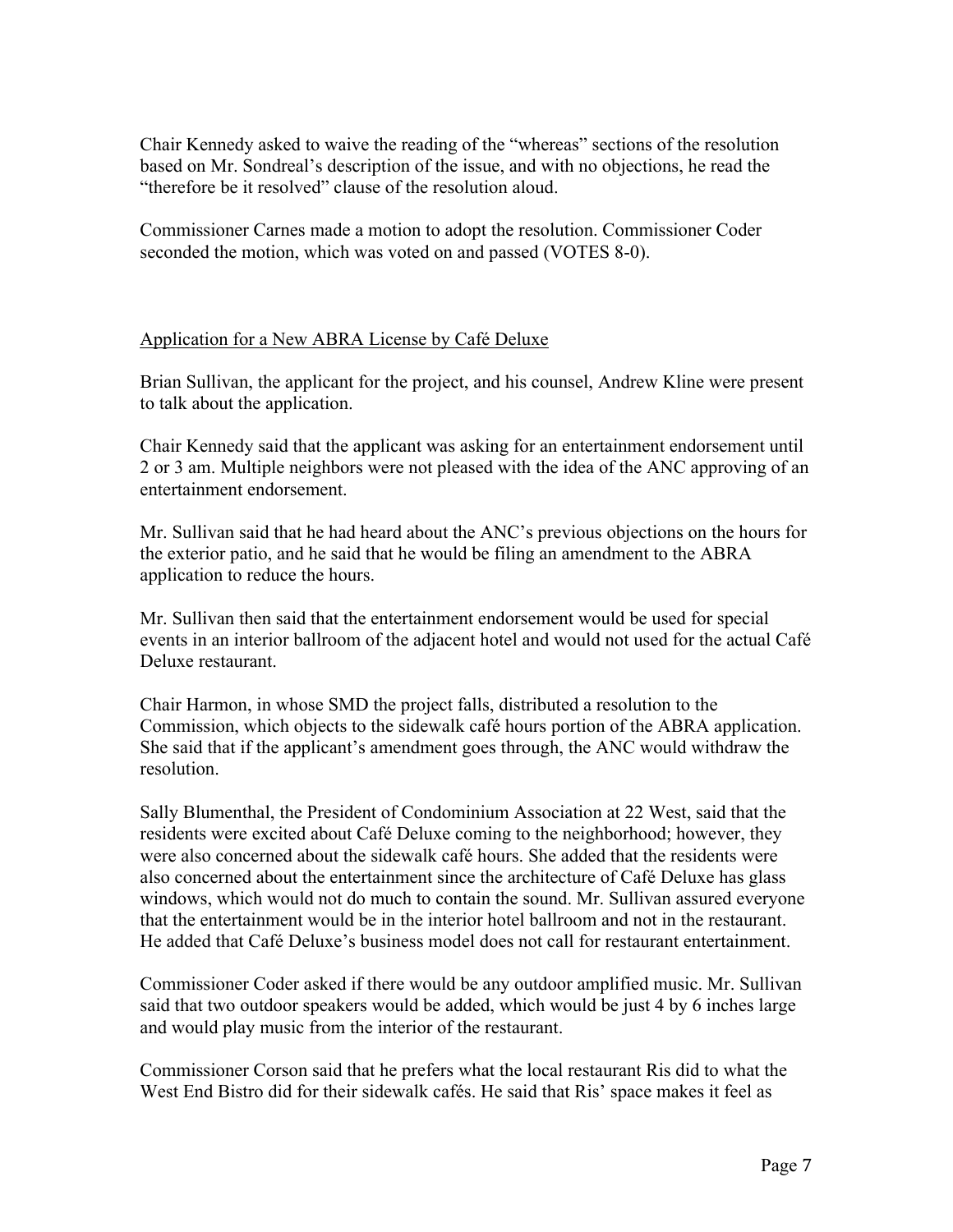though the public still owns the space.

Commissioner Harmon said that she would like the applicant to amend the application so that it would state that the entertainment would only be in the ballroom and specifically not in the restaurant.

Commissioner Corson said that the hours for Café Deluxe should be consistent with other establishments in the neighborhood and that no other neighborhood establishments have amplified outdoor music.

Chair Kennedy proposed to amend the resolution to just say that ANC 2A protests the application based on adverse impacts to peace, order, and quiet, residential parking, vehicular and pedestrian safety, and impact on residential real property values. Commissioner Harmon also suggested that the resolution should state that Chair Kennedy and Commissioner Harmon would represent the ANC on the issue.

Mr. Kline said that, based on the multiple concerns voiced by neighbors, his team would not recommend that they amend the ABRA application any further in the event that his team has to go to a hearing with ABRA.

Commissioner Harmon made a motion to adopt the amended resolution. Commissioner Irizarry seconded the motion, which was voted on and passed. (VOTES: 8-0)

### Public Space Application for Hyatt Place Hotel at 2121 M Street

Commissioner Harmon, in whose SMD the hotel project lies, talked about the public space application. She said that the ANC does not know if a new public space application was filed, and since the ANC has only heard that the new application was filed but that the ANC has not actually received the new application, that the ANC should object to any outstanding application.

Commissioner Harmon presented a resolution of objection to the public space application. She said the objection was based on the placement of the hotel's drop-off zone in the new street bike lane, in addition to other issues that the parties involved were currently addressing. She added that the ANC could withdraw the objection at a later point in time.

Commissioner Coder made a motion to adopt the resolution. Commissioner Irizarry seconded the motion, which was voted on and passed. (VOTES 8-0)

### Resolution Regarding Exterior Sign at Hilton Garden Inn

Sally Blumenthal, president of the condominium association at 22 West, presented on the issue. She said that the Hilton Garden Inn would have a ribbon cutting in a few months and that residents had concerns about the new exterior sign the hotel installed. She also said that the ANC previously objected to having a backlit sign on the façade of the hotel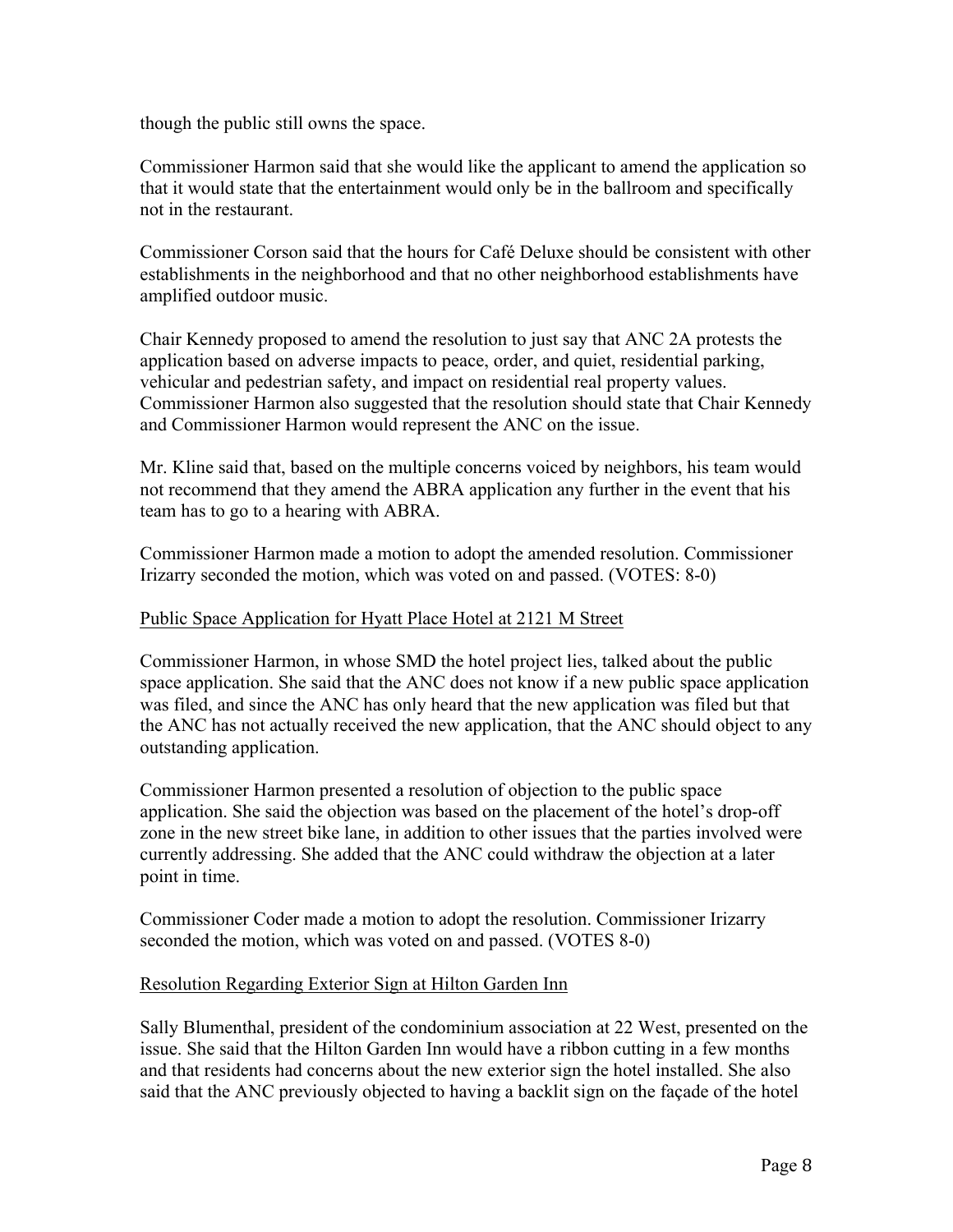and that the plans approved by the Zoning Commission did not include a backlit sign.

Ms. Blumenthal then said that a backlit sign has recently appeared on the hotel. She said that she called the hotel's lawyer for the project, who said that the sign conforms to the previous zoning order. She added that she then contacted the Zoning Administrator to ask that they enforce the zoning order and explain why the sign conforms to the order.

Ms. Blumenthal said that she was asking the ANC to support the local residents in pushing the applicant to change the sign. She said that if the applicant does not change the sign, a group of local residents would appeal to the Board of Zoning Adjustment (BZA).

Commissioner Corson asked what the ANC would be voting on. Ms. Blumenthal said that the ANC would be part of a letter asking the Zoning Administrator to enforce the zoning order for the sign.

Commissioner Harmon made a motion to support Ms. Blumenthal's request. Commissioner Coder seconded the motion. Commissioner Corson asked for an amendment that the resolution should say that the exterior sign should not be installed. Both Commissioner Harmon and Commissioner Coder accepted the amendment as friendly. The final motion was voted on and passed. (VOTES: 8-0)

## Application to List the Former O.S.S. Headquarters Building on the National Register of Historic Places

## *Commissioners Harmon and Irizarry recused themselves from discussing and voting on the matter.*

Dr. Peter Sefton, the Landmarks Chair for the D.C. Preservation League, was present to talk about the matter. Mr. Sefton said that the D.C. Preservation League was looking to have the O.S.S. Headquarters building added to the National Register of Historic Places. He distributed a handout summarizing the history of the site.

Mr. Sefton said that the D.C. Office of Historic Preservation believes that the site is eligible for the National Register of Historic Places; however, the site has not been added yet.

Mr. Sefton added that the State Department, which owns the O.S.S. property, originally planned to tear down the building in 2008 to make way for a new State Department complex. He added that, currently, the State Department has promised to preserve the O.S.S. Building as part of the new complex.

Mr. Sefton said that he believes the National Register listing would help protect the building from the possibility of the State Department deciding to tear it down. He showed the Commission an old photo of the O.S.S. complex from the late 1950s.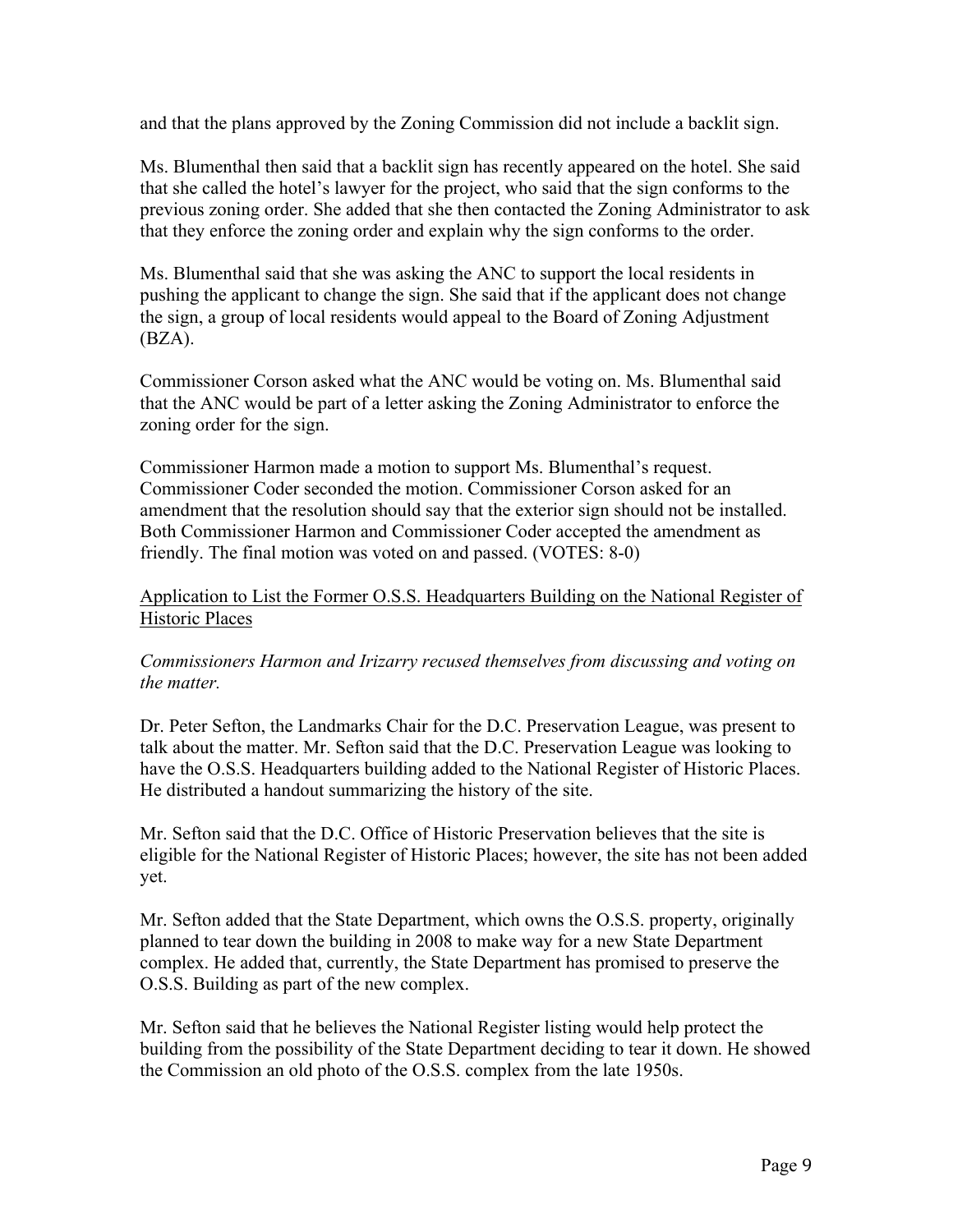Commissioner Kennedy asked what protections were in place under the National Register of Historic Places. Mr. Sefton said that a new federal law says that if a building is eligible for the National Register for Historic Places, the government should not tear it down or alter its historical context.

Commissioner Sacco made a motion to send a letter in support of adding the O.S.S. Headquarters building to the National Register of Historic Places. Commissioner Carnes seconded the motion, which was voted on and passed. (VOTES: 6-0, Commissioners Harmon and Irizarry recused)

## Proposal to Install Parking Meters on the National Mall and Consideration of a Resolution in Support of Expanded Circulator Service

Chair Kennedy talked about a proposal to add parking meters on and around the National Mall, which would fund a new Circulator route on the National Mall. He added that a National Mall Circulator route used to exist; however, it was restricted because of the National Park Service's exclusive contract with Tourmobile, which has since ceased to exist.

Chair Kennedy said that he is interested in adding another new Circulator route to connect the National Mall route to the Foggy Bottom Metro station, then on to Dupont Circle and U Street before ending near Howard University. He added that he is interested in this additional route because he wants to connect our neighborhood and the National Mall, promoting local businesses in the process.

Commissioner Coder asked if the parking meters on the National Mall would be on property controlled by the District Department of Transportation (DDOT). Chair Kennedy said that the meters would be on National Park Service property, but that money collected by the meters would be funneled through DDOT to fund the new National Mall Circulator route

Chair Kennedy read a resolution aloud, which supports both the National Mall Circulator route proposal and his proposal for a new Foggy Bottom-Dupont-U Street-Howard Circulator route.

Chair Kennedy made a motion to adopt the resolution. Commissioner Sacco seconded the motion, which was voted on and passed. (VOTES: 6-0, Commissioners Harmon and Irizarry recused)

### Request by FRESHFARM Market to Reserve Parking Spaces for 2014 Season

Reg Godin from FRESHFARM Markets was present to talk about a request to reserve a certain amount of nearby parking spaces for farmers to park at during the Foggy Bottom Farmers Market's 2014 season. Mr. Godin passed out a letter to the Commission asking for support from the ANC.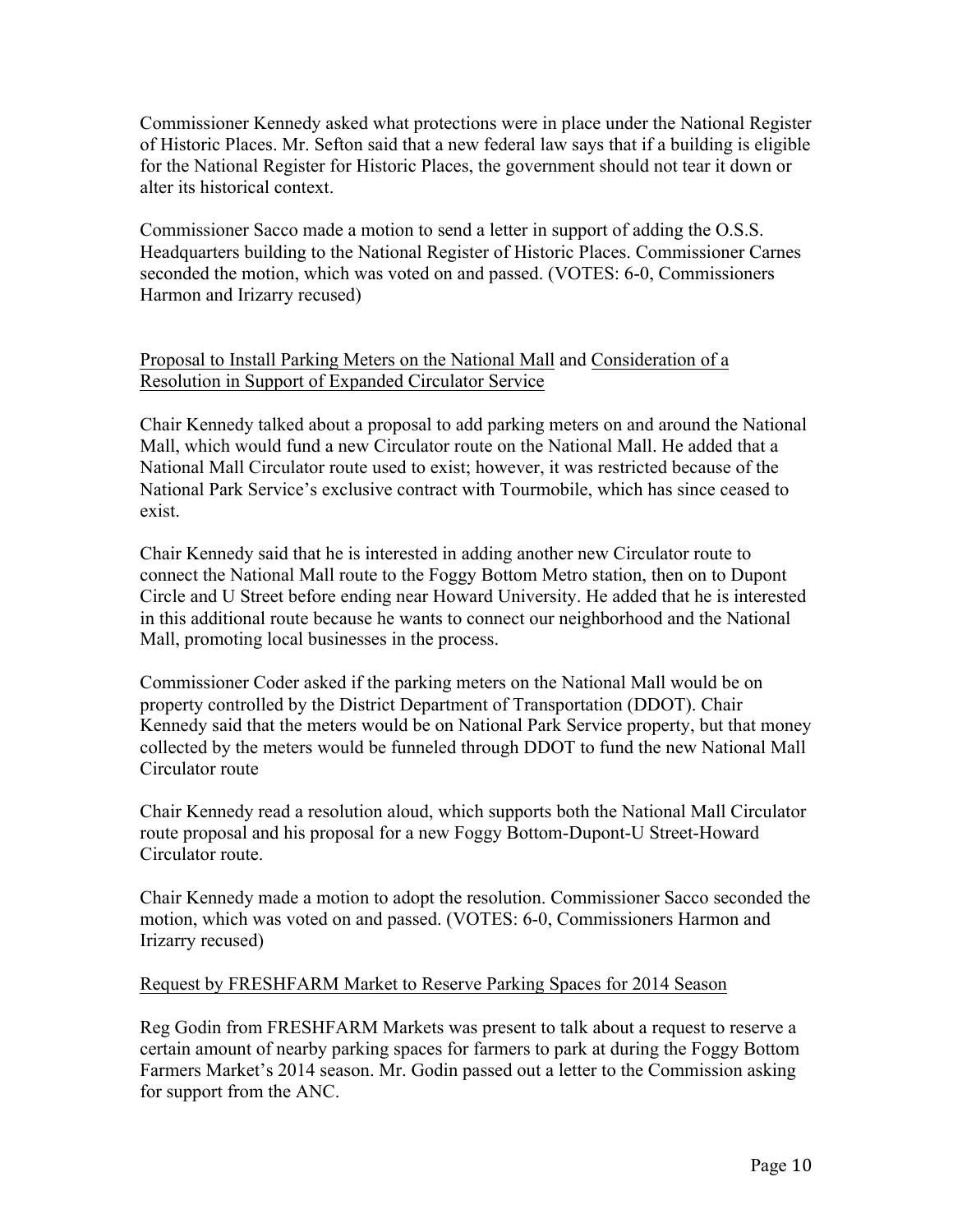He said that the requested parking spaces would be located on New Hampshire Avenue next to the George Washington University Hospital between 24th Street and Washington Circle.

Commissioner Carnes made a motion to send a letter of support for FRESHFARM's request. Commissioner Coder seconded the motion. Chair Kennedy asked for a friendly amendment to note a previous issue with farmers parking in the residential area near the market. Commissioner Carnes and Commissioner Coder accepted the amendment as friendly. The motion was voted on and passed. (VOTES: 8-0)

### Proposal to Declare Stevens School as Surplus Property for Disposition

Chair Kennedy said that the Deputy Mayor for Planning and Economic Development put out a notice that a surplus hearing was scheduled for the Stevens School property. Chair Kennedy asked if the ANC wanted to put any comments on the record for this initial hearing on the matter.

Chair Harmon asked to defer discussion on the topic, and the Commission agreed to do so by acclimiation.

### Request for Letter in Support of the Marine Corps Marathon

Two representatives from the Marine Corps Marathon were present to talk about the event. They said that they were waiting on approval from the director of Rock Creek Park to see if the marathon could go through the park this year.

The representatives said a full cleaning crew goes through after the race and that the organizers always leave the race cleaner than they found it. They added that the marathon would be on October 26, 2014. They added that the marathon provides a large economic benefit to the community.

Commissioner Irizarry said that Watergate residents sometimes complain about a cheering space being placed along the route by the Watergate. He requested that the cheering space placement be far enough away from the residential buildings.

Commissioner Irizarry made a motion to send a letter of support for the marathon with a special note that the organizers mitigate impacts to Watergate residents. Commissioner Coder seconded the motion, which was voted on and passed. (VOTES: 8-0)

### **Administrative Agenda**

#### Approval of 1st Quarter Financial Report

Chai Kennedy noted that the ANC received a full allotment from the D.C. government